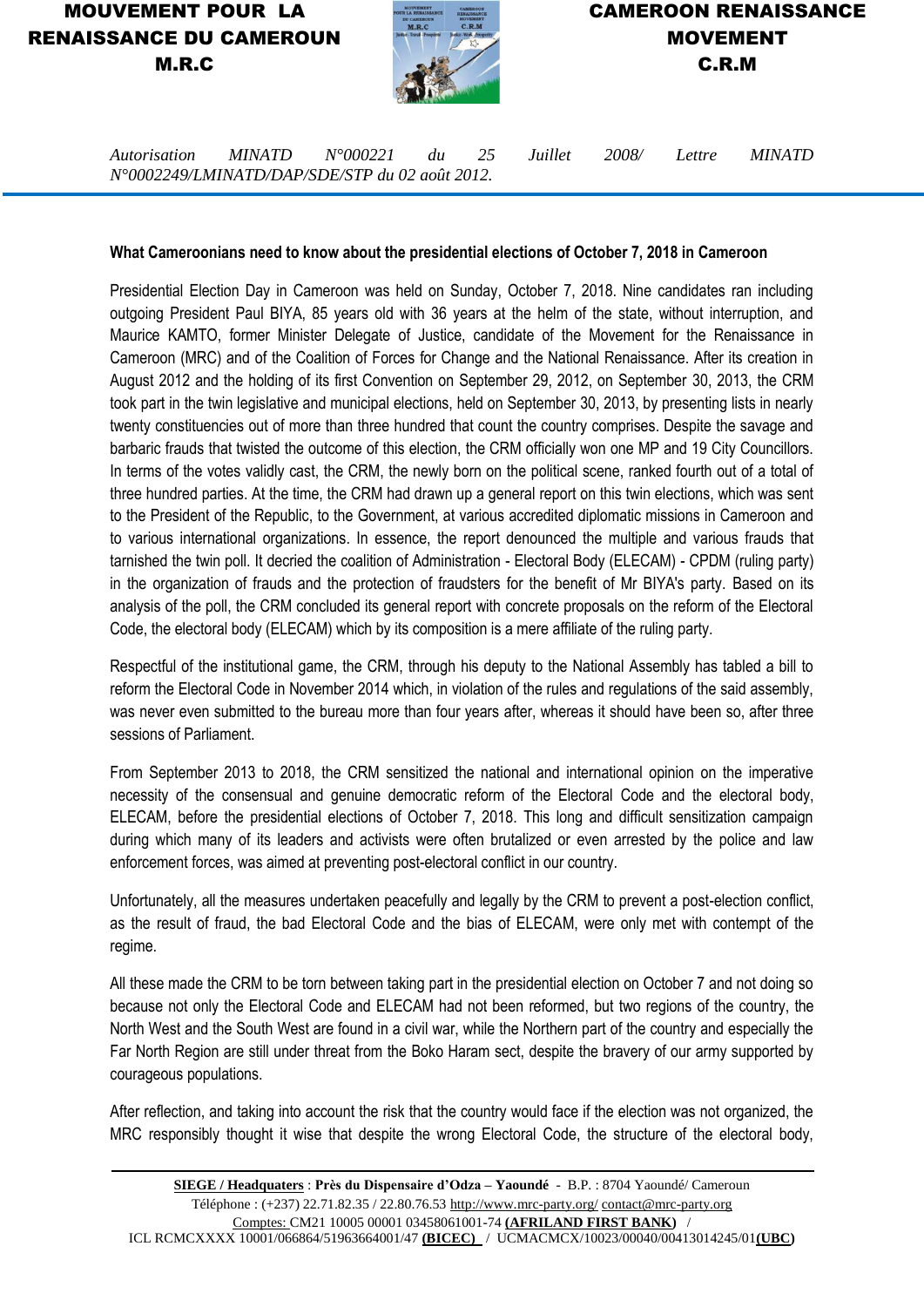ELECAM, composed mainly of members of the ruling party and the security situation in the two English-speaking regions, we decided to take part in the presidential election of October 7, 2018.

\* The presidential election of October 7, 2018

\* Before the ballot

The Government had voted a budget of 50 billion CFA francs for the elections scheduled for 2018, namely the presidential and municipal and legislative elections. The municipal and legislative elections having been postponed, it was only the presidential election that was left. The deposit required from the candidate was 30,000,000 CFA francs. In spite of the high cost of the deposit given the purchasing power of Cameroonians and the large budget planned for the election this year, the Government allocated a modest sum of fifteen million ( 15,000,000) CFA francs representing the first instalment of the public funding allocated to of each candidate's campaign.

More seriously, while the candidate Paul BIYA used all the human, material and financial resources of the State for his campaign, the Government only issued its financial contribution of 15,000,000 CFA francs to the candidates three days before the opening of the campaign. The aim here was to go against the spirit of the law prescribing the payment of the financial contribution of the State to the candidates.

Candidate Paul BIYA flooded the country with his campaign posters in a flagrant violation of the provisions of article 91 of the Electoral Code (P. N ° 1). Despite the CRM's request to the electoral body ELECAM to ask the municipalities and the candidate Paul BIYA to respect the law, nothing was done.

Naively believing that the Government also had an interest in seeing a transparent election without fraud, the CRM, in accordance with the law, seized all courts of first instance in the country to obtain orders permitting them to mobilize bailiffs of justice to notify any fraud on the day of the vote. Indeed, on public holidays, bailiffs need an order from the president of the district court to make such acts deemed legal. All the 154 motions of the CRM were rejected for various fallacious reasons, but more on political grounds.

In violation of Article 97 of the Electoral Code that provides that "The list of polling stations shall be forwarded to Council Branches of Elections Cameroon for posting up at least 8 (eight) days before the day of election", the lists were only published on the very day of the polling, whereas the CRM resorted to a public protest in an attempt for the law to be enforced.

Candidate Maurice KAMTO was unable to campaign in the North West and South West regions because of insecurity. The power ensured the safety of supporters of Mr. BIYA in these two regions, but refused to grant security's means to candidate Maurice KAMTO, despite a written request addressed to him and to the electoral body, ELECAM.

The candidate Paul BIYA made a campaign of seven (07) minutes in all. It was in Maroua in the Far North.

The Government has refused to grant accreditation to many national and international organizations that can provide objective reports on the conduct of the polls.

The Minister of Territorial Administration, Paul ATANGA NJI, had one of his close friends, Marinus ATANGA NJI, head of Houston-based Innovative Solution Inc, a poll announcing a victory close to the official results finally announced by the Constitutional Council.

The Minister of Territorial Administration has, in violation of Article 87 which provides that "The election campaign shall open on the 15th (fifteenth) day preceding the election and close at midnight on the eve of the Election Day." took a decree prohibiting interurban traffic from Saturday, October 6, 2018 at 18 hours (No. 2).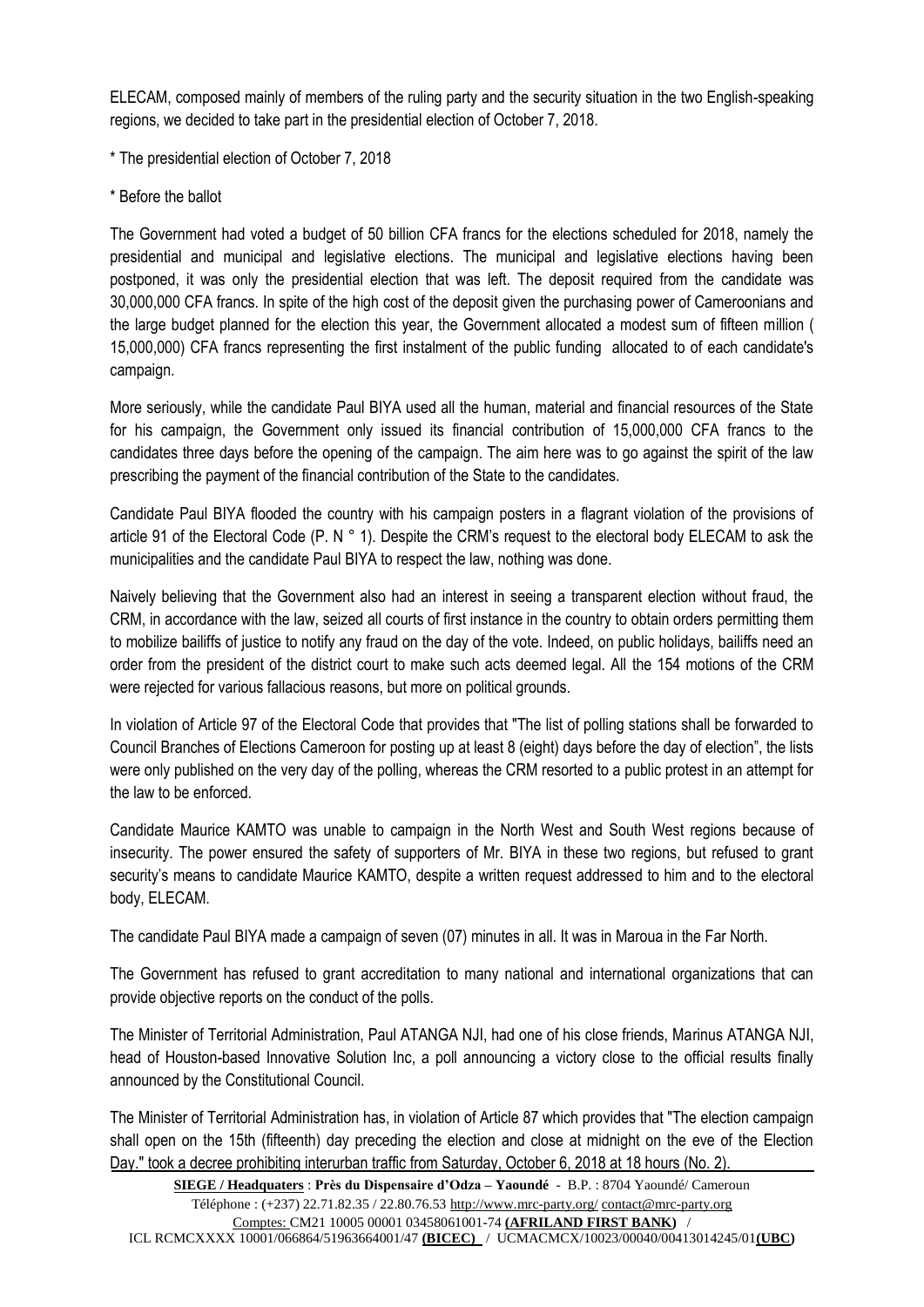• Election day

While the CRM did everything to send the list of its representatives to ELECAM in all 25,000 offices, on the day of the vote, across the country, many representatives of the candidate Maurice KAMTO were expelled, and sometimes violently, from the polling stations as soon as they were opened.

Throughout the day of October 7, 2018, many representatives of the CRM were expelled from the polling stations generally with the assistance of the administration and mainly law enforcement agents, and with the collaboration of the electoral body ELECAM.

In many polling stations across the country, together with the electoral body ELECAM and the administration, the CPDM, the party of Mr. BIYA, imposed on the voters his ballot paper.

In NGALAN close to Ebolowa in the South Region, a representative of the candidate Maurice KAMTO, ASSIGUI Lin Mathieu, who dared to protest that the BIYA candidate's ballot was imposed on voters was expelled from the office and received all sorts of threats.

Two days after voting, by way of punishment, an armed commando burst into his home and matrimonial room around 1:30 am, and opened fire on him the representative. His wife and 13-month-old child was brutalized. With the tears of the wife, who had managed to escape with her baby, but also with the arrival of the alerted neighbours, this made the commando to panic and retreat, leaving behind two full loaders, a belt and the pocket of a gun. The next day, at around 4 pm, to the surprise of the victim, his wife and neighbours, the local brigade commander came to try to recover the items. From then on everything suggests that this commando was paid by the regime. The national gendarmerie was notified of this assassination attempt.

Mr Thierry OKALA EBODE, Deputy National Treasurer of the party, had the unpleasant surprise to notice that as he went to vote around 5:30 PM at the Yaounde based college Vogt polling station, the officials of the said polling station had already made someone vote on his behalf. But when he protested, he was brutalized by the police and taken to the judicial police where he spent eight days in the cell before being charged and released on bail.

In Makenene Bafia, Obala, Baham, Djeng, Kribi, Mbouda, Vellé, Sangmelima, Ebolowa etc ... the representatives were abused and chased away from the offices.

The reports of various organizations of civil society whose credibility is recognized both at the national level and by Cameroon's foreign partners such as REDAH, A Future World, the Episcopal Conference of the Catholic Church in Cameroon issued reports mentioning the massive frauds that took place on Election Day. Their reports were in complete contradiction to that foully prepared by the fake observers of Tranaprency International recruited by the Government to give credibility to the presidential election of October 7.

## \*The constitutionnal Council

The candidate Maurice KAMTO claimed victory the day after the election of October 7 based on the feedback of the results from the polling stations gathered at the Headquarters and in accordance with Article 113 of the Electoral Code which states that, "Once counting is over, the results obtained in each polling station shall be proclaimed."

In order for his victory to be formalized and to increase his score, Maurice KAMTO appealed to the Constitutional Council for the recusal of five of its members out of eleven and to request the partial cancellation of the results in the South, East, North, Far North, Adamaoua, South West and North West Regions for contrived and systematic frauds.